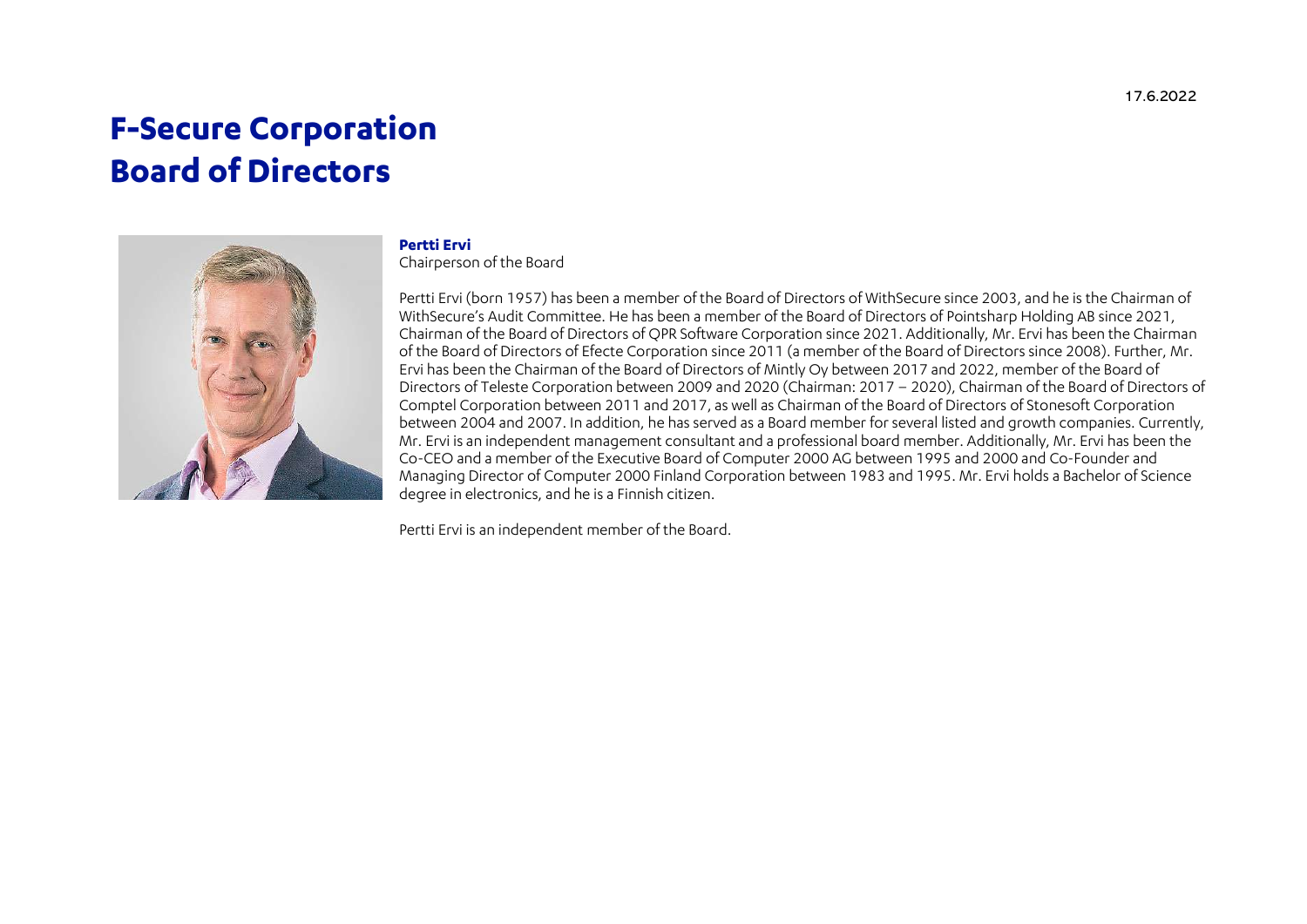



#### Thomas Jul

Member of the Board

Thomas Jul (born 1967) has acted as the CEO of Inpay since 2021. Mr. Jul is also a Co-founder of MATTA Holding and acted as MATTA Holding's CEO between 2019 and 2021. Further, Mr. Jul has acted as the CEO and Country Director at the Nets Group in Denmark between 2017 and 2019. Before these positions, Mr. Jul worked several years at Ericsson as the President and the CEO of PT Ericsson Indonesia between 2014 and 2017, as the Head of the Customer Unit in Central Europe between 2012 and 2014 and as the President of Ericsson Austria GmbH between 2012 and 2013. Additionally, Mr. Jul has held several positions at Nokia Siemens Networks, where he acted as the Head of West Europe between 2011 and 2012, as the CEO of the Danish Branch between 2007 and 2010 and as the Head of Nordics between 2006 and 2009. Further, Mr. Jul acted as the Head of the Global Customer Business Team at Deutsche Telekom between 2009 and 2011. Mr. Jul holds a Master of Science degree in Computer Software Engineering and is a Danish citizen.

Thomas Jul is an independent member of the Board.

## Madeleine Lassoued

Member of the Board

Madeleine Lassoued (born 1990) has been a member of the Board of Directors of NEWS Group AB since 2021. Further, Mrs. Lassoued has acted as the Head of Marketing at Volvo Car Mobility since 2019 and as the Growth and Marketing Advisor at Coupleness since 2021. Additionally, Mrs. Lassoued is a Co-founder of Plansmaid. She also acted as the Head of Digital Marketing (2017 – 2019) and as a Digital Marketing Team Leader (2016 – 2017) at Bisnode. Further, she has held various positions at BannerFlow, Aevy and HappyNation Barcelona. Ms. Lassoued holds a Master of Business Administration degree in International Economics and a Bachelor of Business Administration degree in International Marketing. Mrs. Lassoued is a Swedish citizen.

Madeleine Lassoued is an independent member of the Board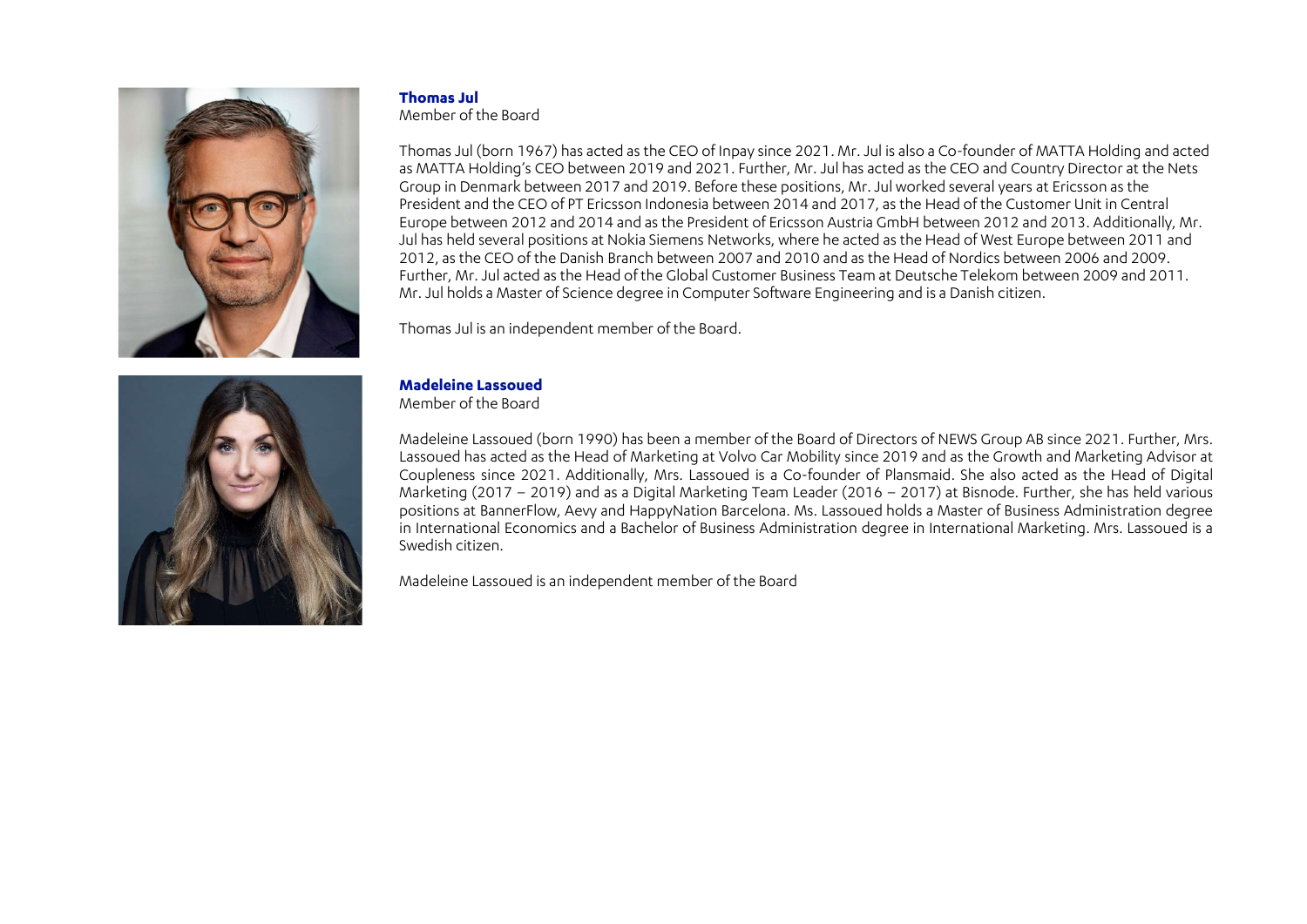

#### Risto Siilasmaa

Member of the Board

Risto Siilasmaa (born 1966) is the Founder of F-Secure and WithSecure Corporations and the Chairman of the Board of Directors of WithSecure since 2006 having served as President and CEO of the company in 1988-2006. In addition Mr Siilasmaa holds various board memberships and public duties. He has been a member of the board of Quanscient Oy since 2022, a member of the Board of Directors of CybExer Technologies since 2022, a member of the Board of Directors of Pixieray Oy since 2021, the Chairman of the Technology Advisory Board appointed by the Finnish Government since 2020, a member of the Global Advisory Board of Yonsei University School of Business since 2020, a member of the Komatsu International Advisory Board since 2020, a member of the International Advisory Board of IESE since 2019, a member of the Board of Directors of Futurice Corporation since 2018 and a member of the Global Tech Panel, an initiative of the EU High Representative for foreign affairs and security policy since 2018. Further Mr Siilasmaa is the Founding Partner and Chairman of the Board of Directors of First Fellow Partners (since 2016)

and he has acted as a Senior Advisor at the Boston Consulting Group since 2020. Previously Mr Siilasmaa was the Chairman of the Board of Directors of the Federation of Finnish Technology Industries between 2016 and 2018, (Vice-Chairman in 2013-2015 and a member of the Board in 2007-2019) and the Chairman of the Board of Directors of Nokia Corporation between 2012-2020 (member in 2008-2020 and interim CEO in 2013-2014). Mr. Siilasmaa holds a Master of Science degree in engineering and is a Finnish citizen

Risto Siilasmaa is a major shareholder in WithSecure (consequently also in F-Secure) and thus not an independent member of the Board as stipulated in the Corporate Governance Code.



### Petra Teräsaho

Member of the Board

Petra Teräsaho (born 1966) has been a member of the Board of Directors at Paulig Ab since May 2020, and she is the Chairman of Paulig Ab's Audit Committee. [Additionally, Mrs. Teräsaho will start as the CFO at ENFO Group in May 2022.] She has also acted as a (Senior Vice President) Group Controller at Stora Enso between 2016 and April 2022 and as a (Vice President) Group Controller at Outotec Group between 2014 and 2015. Further, she has worked at Nokia Corporation between 1993 and 2014 in both Mobile Phones and Mobile Telecom Networks businesses, and she has held several leadership positions in finance, marketing and strategy during her career at Nokia Corporation. For example, Mrs. Teräsaho acted as the Head of Finance in Global Marketing between 2012 and 2014 and as the CFO of Nokia Mobile Phones operations in India between 2007 and 2012. At Nokia Networks, she acted as the Head of Business Planning of Mobile Applications unit between 2000 and 2001, and as a Head of Value-Based Marketing between 1999 and 2001. Mrs. Teräsaho holds a Master of Science in Accounting and Finance and is a Finnish citizen

Petra Teräsaho is an independent member of the Board